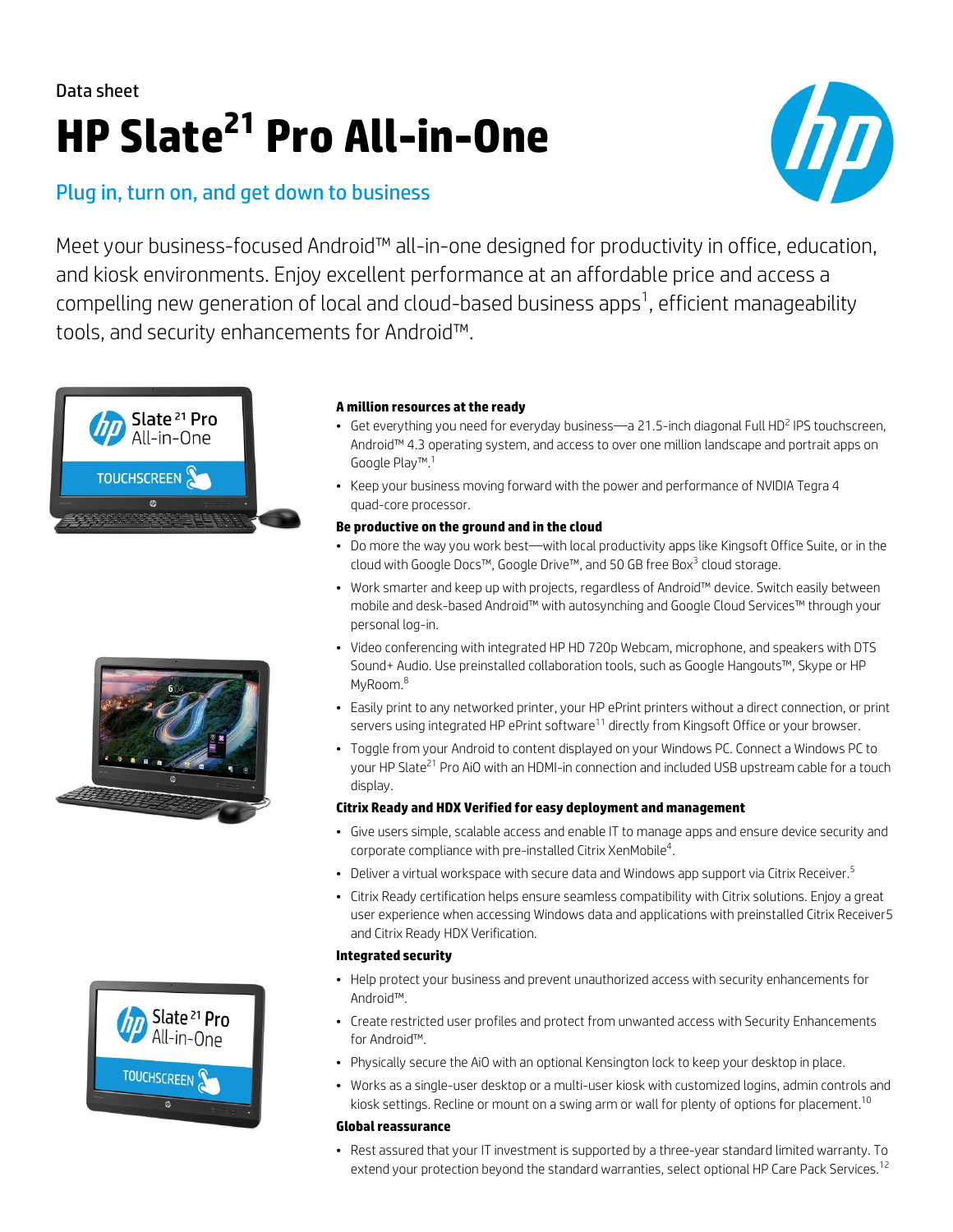## HP Slate<sup>21</sup> Pro All-in-One

| <b>Hardware Specifications</b>                 |                                                                                                                                                                                                                                                                                                                                                                                                                                                                                                                                                                                                                                             |
|------------------------------------------------|---------------------------------------------------------------------------------------------------------------------------------------------------------------------------------------------------------------------------------------------------------------------------------------------------------------------------------------------------------------------------------------------------------------------------------------------------------------------------------------------------------------------------------------------------------------------------------------------------------------------------------------------|
| Product Name                                   | HP Slate <sup>21</sup> Pro All-in-One                                                                                                                                                                                                                                                                                                                                                                                                                                                                                                                                                                                                       |
| Operating systems                              | Preinstalled: Android™ 4.3, Jelly Bean                                                                                                                                                                                                                                                                                                                                                                                                                                                                                                                                                                                                      |
| Processor                                      | Nvidia Tegra 4 Quad-Core T40S Processor <sup>6</sup> (1.66 GHz - Dual-Core/Single-Core mode up to 1.8 GHz)                                                                                                                                                                                                                                                                                                                                                                                                                                                                                                                                  |
| Memory                                         | 2GB DDR3-800 MHz SDRAM                                                                                                                                                                                                                                                                                                                                                                                                                                                                                                                                                                                                                      |
| Storage <sup>22</sup>                          | 16 GB eMMC <sup>23</sup><br>Flash storage:<br>Media Card Reader: SD Media Card Reader                                                                                                                                                                                                                                                                                                                                                                                                                                                                                                                                                       |
| Display                                        | 21.5" (54.6 cm) diagonal IPS full HD widescreen LED-backlit touch-enabled<br>16:9 Wide Aspect Ratio<br>$\bullet$<br>2 point optical touchscreen using 3 cameras<br>$\bullet$<br>1920 x 1080 resolution (Full HD)<br>Up to 178° viewing angles                                                                                                                                                                                                                                                                                                                                                                                               |
| Audio/Visual                                   | DTS Sound + integrated audio<br>(2) Integrated stereo speakers - 2W x 2W<br>Integrated Webcam (720p HD) with built-in microphone<br>Headphone-microphone combo out (disables integrated speakers)                                                                                                                                                                                                                                                                                                                                                                                                                                           |
| <b>Wireless Support</b>                        | Integrated 10/100 Ethernet<br>802.11 a/b/g/n wireless <sup>16</sup><br>Bluetooth 4.0<br>Wi-Fi Direct                                                                                                                                                                                                                                                                                                                                                                                                                                                                                                                                        |
| <b>Ports and Connectors</b>                    | Side I/O Ports<br>One (1) USB 2.0 port<br>One (1) Headphone-microphone combo out (disables integrated speakers)<br>One (1) SD Card reader                                                                                                                                                                                                                                                                                                                                                                                                                                                                                                   |
|                                                | Rear I/O Ports<br>Two (2) USB 2.0 ports<br>One (1) RJ45 network connection<br>One (1) HDMI input<br>One (1) USB 2.0 upstream port                                                                                                                                                                                                                                                                                                                                                                                                                                                                                                           |
| <b>Input Devices</b>                           | HP USB Keyboard (black), HP USB Optical Scroll Mouse (black)                                                                                                                                                                                                                                                                                                                                                                                                                                                                                                                                                                                |
| Software                                       | The HP Slate <sup>21</sup> All-in-One comes with a variety of software titles including:<br>Productivity: Kingsoft Office, Citrix Receiver, Adobe PDF Reader, HP File Manager, HP ePrint <sup>17</sup> , Evernote, Splashtop Personal<br>Manageability: Citrix Worx <sup>20</sup><br>Cloud Storage: Box (50GB free cloud storage offer) <sup>6</sup> , Google Drive™<br>Video Conferencing: Skype <sup>21</sup> , Google Hangouts, HP MyRoom <sup>19</sup><br>Education: HP Classroom Manager (student version) <sup>9</sup><br>Google Apps and Services: Google Play Store, Chrome browser, Gmail, YouTube, Google Calendar, Google Search |
| <b>Dimensions</b> (w $\times$ d $\times$ h)    | 20.9 x 3.25 x 14.4 in (53.1 x 8.25 x 36.6 cm) <sup>15</sup>                                                                                                                                                                                                                                                                                                                                                                                                                                                                                                                                                                                 |
| Weight                                         | 13.6 lb $(5.97 \text{ kg})^{15}$                                                                                                                                                                                                                                                                                                                                                                                                                                                                                                                                                                                                            |
| Power                                          | Integrated Power Supply. 100-240 V, 50/60 Hz, 1.5 (1,5A). 1.9 m power cord included                                                                                                                                                                                                                                                                                                                                                                                                                                                                                                                                                         |
| <b>Industry Standard</b><br>Certifications     | ENERGY STAR®<br>EPEAT® Gold <sup>14</sup><br>WW Safety and EMC certifications                                                                                                                                                                                                                                                                                                                                                                                                                                                                                                                                                               |
| Accessories <sup>13</sup><br>(sold separately) | HP LCD Monitor Quick Release - EM870AA<br>HP Single Monitor Arm - BT861AA<br>HP Business Security Lock - PV606AA<br>HP Basic Capacitive Stylus - E7U18AA<br>HP Bluetooth Wireless Headset H7000 - H6Z97AA<br>HP Pocket Playlist - H4D65AA<br>HP Wireless Keyboard - P/N Pending<br>HP Wireless Mouse - P/N Pending<br>HP 5 year Next Business Day Advance Exchange Service- U0J11E                                                                                                                                                                                                                                                          |
| Color                                          | <b>Black</b>                                                                                                                                                                                                                                                                                                                                                                                                                                                                                                                                                                                                                                |
| What's in the box?                             | HP Slate <sup>21</sup> All-in-One<br>1.8 m USB upstream cable                                                                                                                                                                                                                                                                                                                                                                                                                                                                                                                                                                               |